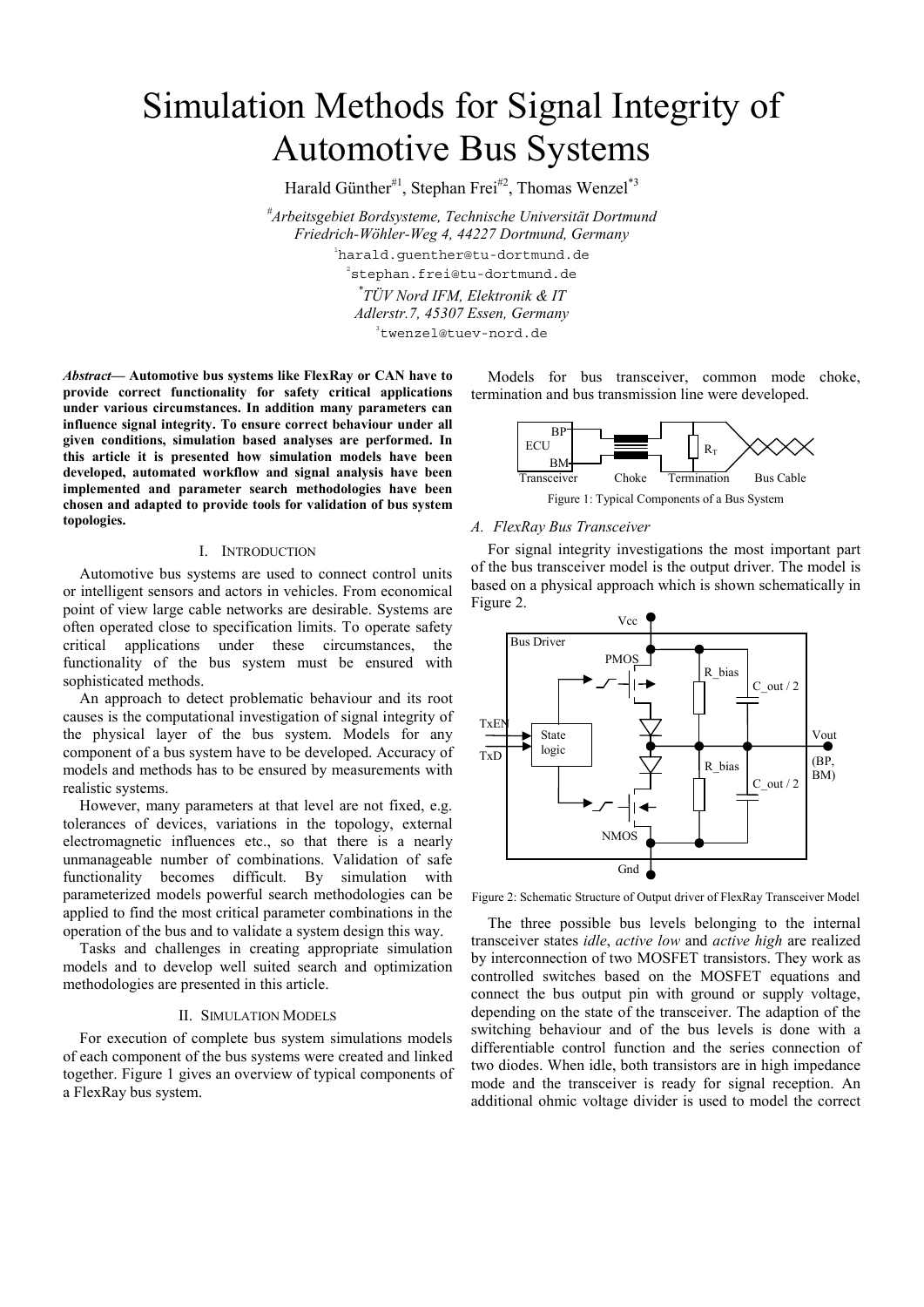impedance behaviour in this case. To ensure correct behaviour in different load conditions, capacitive effects of the transceiver device are modelled using output capacitors.

With several parameters like switching voltages of the MOSFETs and diodes and parameters of the control function it is possible to match details of signal integrity behaviour of the model with the behaviour of the real transceiver device. Datasheet information and measurement data is used for this. An advantage of this behavioural modelling approach compared to behavioural modelling approaches using measured characteristic curves ([1]) is the possibility to integrate for example temperature and supply voltage dependencies of the transceiver device into the model quite easily. By using basic physical equations the influences of several quantities can be integrated directly.

# *B. Further Bus System Components*

To represent the bus transmission line the model presented in [2] is used.

Models for common mode chokes are provided by the suppliers to some extent. Here a model of Epcos B82789C0104H001 is used.

Terminations of bus lines are modelled with lumped resistor and capacitor elements according to [5].

#### *C. Comparison of Simulation and Measurement Results*

The models for the bus system component were verified with measurement results for each component individually. The signal integrity behaviour was validated at several load conditions. Good agreement between simulation and measurement data could be achieved.

Below the simulation results of two FlexRay bus system topologies shown in Figure 3 are presented as example and compared with measurement data. It is shown that with the help of simulation based investigation conclusions about real world behaviour of bus systems can be drawn.



Figure 3: Structure of FlexRay Topologies

Topology A is a chain connection of 5 bus nodes connected with bus lines with a length of 2 meters each. Node 1 is sending. Figure 4 shows the comparison between simulation and measurement data at node 4.



Figure 4: Simulation and Measurement Results for Topology A

The agreement between model behaviour and measurement values is very good.

Topology B also includes 5 bus nodes connected with a network containing different line lengths. Node 1 is sending data onto the bus. Figure 5 shows the signal traces of simulation and measurement at node 3.



Figure 5: Simulation and Measurement Results for Topology B

Again very good agreement between simulation and measurement data can be seen.

# III. AUTOMATED BUS SYSTEM ANALYSIS

To process a great number of simulation runs easily simulation flow has to be automated. The usage of parameterized models then allows automated investigation of influences of several parameters.

## *A. Functionality and Application Workflow*

A single simulation run with subsequent signal analysis involves the following steps which have to be processed in the given order:

- Creation of complete model for bus topology under investigation
- Application of parameter value into the model
- Execution of simulation
- Analysis of results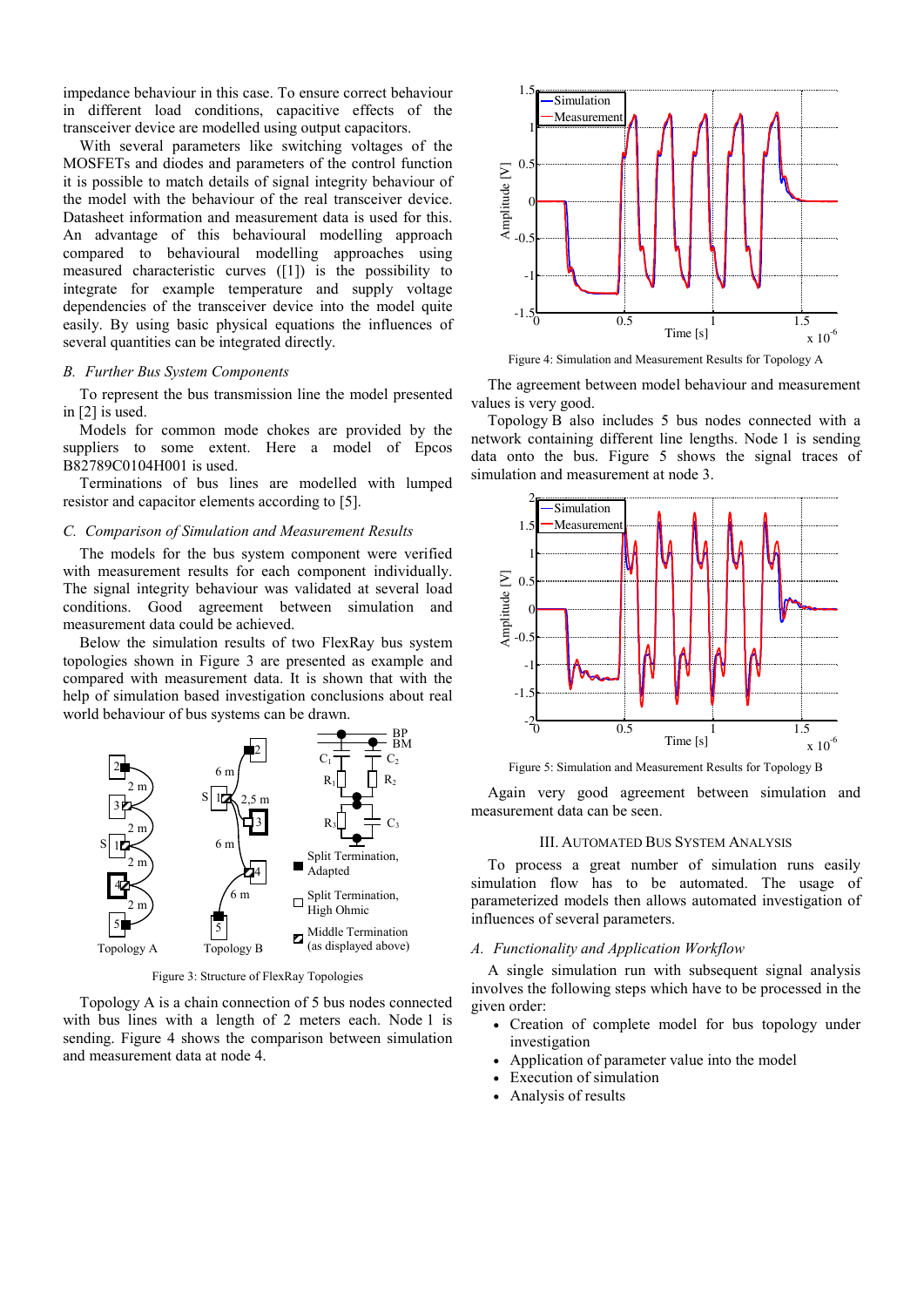These steps have been automated and thus enable automated analyses of different parameter values of the bus system. The workflow is shown in Figure 6 schematically.



Figure 6: Workflow of Automated Simulation with Optimization

First the several bus system component models are connected to a complete bus system model according to structural information about the topology from a text file. Next, to the different parameters of each model their initial values are assigned. The bus system model which is ready for simulation now, is passed on to the simulation program, which executes the simulation and exports the results. Those are imported after successful completion for evaluation . From the results of the analysed signals an evaluation of the complete bus system topology is evolved.

For investigation of different parameter values new values are generated and the simulation process is iterated.

#### *B. Automated Analysis with Eye Diagram*

For analysis of results obtained from bus system simulation criteria are needed. In practice the eye diagram is a widespread method which also can be used here. To determine the opening level of the eye a mask is defined which specifies limits of signal traces [4]. If the mask is subtended by some parts of the signals, then the size of overlapping is taken as value for the error. For this the differences between signal and mask are determined and integrated up over the complete trace of the signal. This value is taken as quantity for overlapping of signals and eye diagram mask.

Figure 7 shows examples of eye diagrams.



Figure 7: Examples of Eye Diagrams

In the left part of Figure 7 an eye diagram with a non violated mask is shown. Here the error value using the above described method with overlapping is zero. In this case other methods to determine an error value must be used, for

example calculating a weighted mean squared error to some reference signal. In the right part of Figure 7 the eye diagram mask is subtended by the signal traces, the area of coverage is marked. This area is calculated and used as error value.

## *C. Optimization of Bus Systems*

With the help of automated bus system simulations, parameter optimizations can be processed easily. Safety critical applications are very important and it is necessary to know, under which circumstances a bus system still provides correct functionality and when correct message transmission probably is no longer possible. Thus an interesting question is the influence of different parameters on the signal integrity of the bus system. But only few parameters left to change already result in very many combinations so that a calculation of each combination mostly is not possible in practice. Optimization methods can be used to determine corner cases and to find parameter combination providing the maximum signal error value.

Methods commonly used in circuit analysis produce good results in general ([6],[7],[8]). But in the last years plenty of other optimization techniques were developed which have the potential to achieve better results in less optimization steps ([9],[10]). Thus the possibility to use several modern methods within the field of signal integrity and interference immunity of bus systems is investigated. The following methodologies are examined more closely: Tabu Search, Simulated Annealing (SA), Genetic Algorithms (GA) and Particle Swarm Optimization (PSO). For details about these methods and possibilities to adapt and extend them see [11].

#### *D. Comparison of Methodologies*

Tabu Search works very locally, the search takes place most often on a very limited section of the search space. Thus there is a high probability that the most interesting sections of the search space are not reached and only results that do not come close to the global optimum are found [11]. For this reason, Tabu Search is not examined more closely.

Table 1 shows results of the three other methodologies for two bus system topologies: Topology 1 is of minor complexity with 5 bus nodes and 16 parameters for variation, topology 2 is of higher complexity with 11 bus nodes and 41 parameters for variation.

|                               | <b>Topology 1</b> |       |       | Topology 2 |       |       |
|-------------------------------|-------------------|-------|-------|------------|-------|-------|
| <b>Initial</b><br>Error       | 0.514             |       |       | 0.112      |       |       |
| <b>Method</b>                 | SА                | GA    | PSO   | SА         | GA    | PSO   |
| <b>Maximum</b><br>Error       | 0.753             | 0.741 | 0.749 | 0.158      | 0.141 | 0.157 |
| Average<br><b>Simulations</b> | 269               | 2020  | 1486  | 744        | 2020  | 1864  |

TABLE 1: RESULTS OF OPTIMIZATION FOR TOPOLOGIES 1 AND 2

The maximum error values found with SA and PSO are comparable, at topology 1 PSO is a little off compared to SA. But the results of GA are worse than those of the other two methodologies at both topologies. At topology 2 there is a considerable difference. The difference between the results of